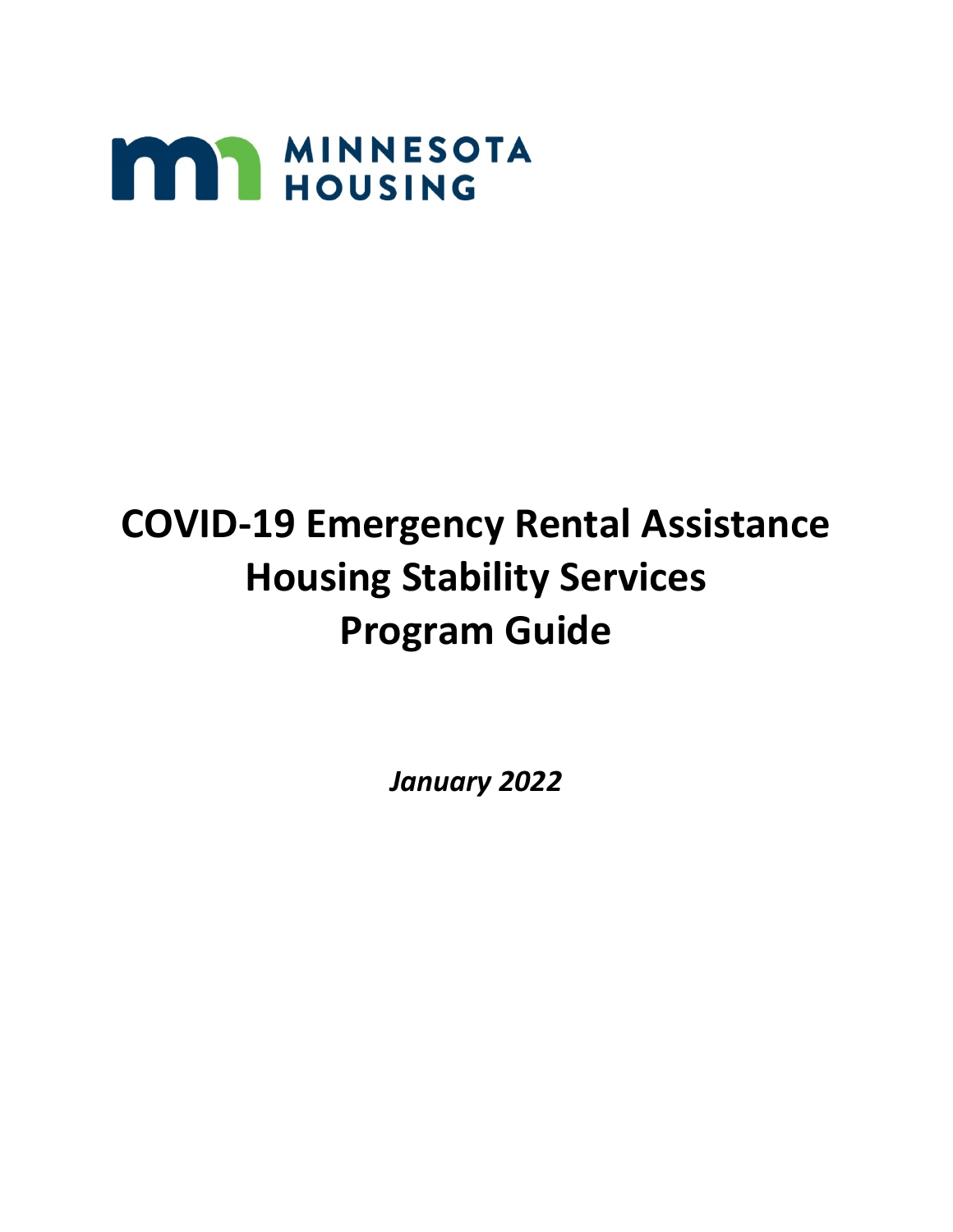

*The Minnesota Housing Finance Agency does not discriminate on the basis of race, color, creed, national origin, sex, religion, marital status, status with regard to public assistance, disability, familial status, gender identity, or sexual orientation in the provision of services.*

*An equal opportunity employer*

*This information will be made available in alternative format upon request.*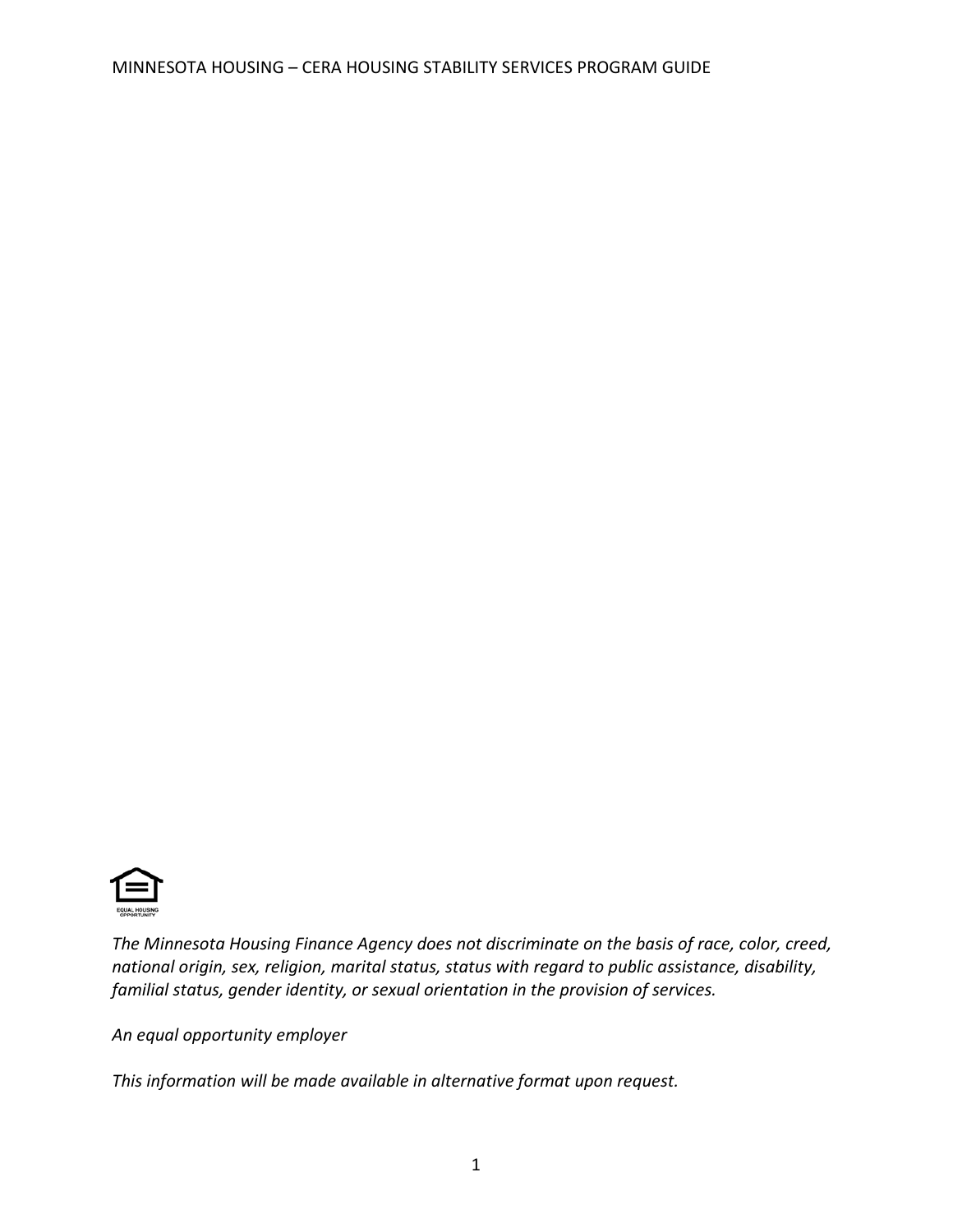# **Table of Contents**

| 2.01 |                                                                           |  |  |  |
|------|---------------------------------------------------------------------------|--|--|--|
| 2.02 |                                                                           |  |  |  |
| 2.03 |                                                                           |  |  |  |
|      |                                                                           |  |  |  |
|      |                                                                           |  |  |  |
| 4.01 |                                                                           |  |  |  |
| 4.02 |                                                                           |  |  |  |
| 4.03 |                                                                           |  |  |  |
| 4.04 |                                                                           |  |  |  |
|      |                                                                           |  |  |  |
| 5.01 |                                                                           |  |  |  |
| 5.02 |                                                                           |  |  |  |
| 5.03 |                                                                           |  |  |  |
| 5.04 |                                                                           |  |  |  |
|      |                                                                           |  |  |  |
|      |                                                                           |  |  |  |
|      | Chapter 8 – Fraud, Misuse of Funds, Conflict of Interest, Suspension, and |  |  |  |
|      |                                                                           |  |  |  |
| 8.01 |                                                                           |  |  |  |
| 8.02 |                                                                           |  |  |  |
| 8.03 |                                                                           |  |  |  |
| 8.04 |                                                                           |  |  |  |
| 8.05 |                                                                           |  |  |  |
|      |                                                                           |  |  |  |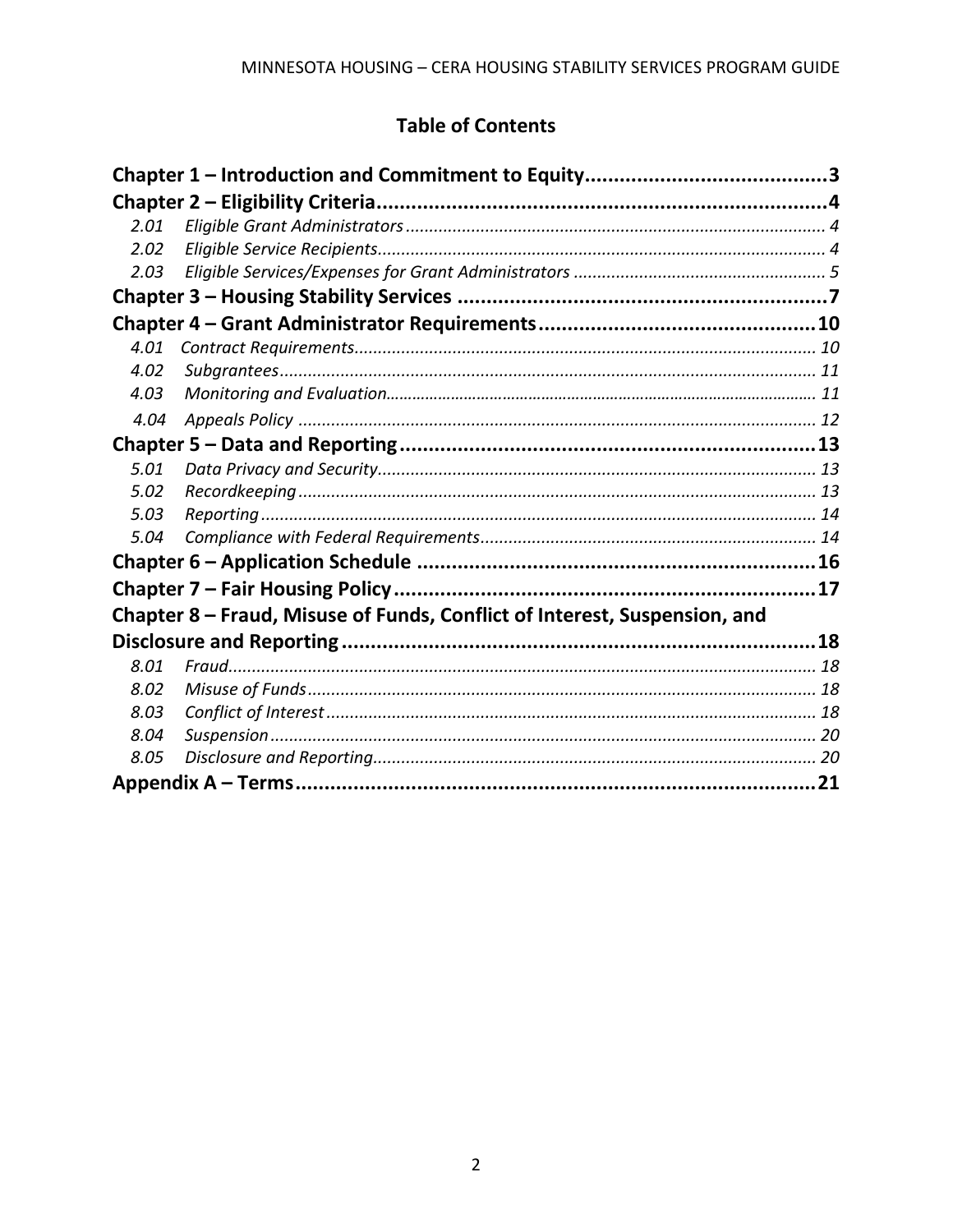# <span id="page-3-0"></span>**Chapter 1 – Introduction and Commitment to Equity**

Congress established an Emergency Rental Assistance (ERA) program administered by the U.S. Department of the Treasury to distribute critical assistance to millions of Households at risk of losing their homes. The American Rescue Plan Act enacted in March 2021 provided additional funds for the ERA program known as ERA 2. The U.S. Department of the Treasury allows for up to 10% of the total ERA 2 funds received to be used to fund authorized Housing Stability Services. As of the date of the initial approval of this Guide, Minnesota Housing is using up to \$9 million of ERA 2 to fund Housing Stability Services. The federal assistance number assigned to the Program is 21.023.

The goal of this Program is to increase services statewide to prevent and reduce experiences of homelessness for individuals and families to enable eligible households to maintain or obtain rental housing. These Housing Stability Services funds may be used for eligible activities, which include eviction prevention and housing navigation. Grant Administrators include tribal nations, nonprofits, cities, and counties.

Housing Stability Services funding must be used to assist low-income renter households but **may not be used for any direct housing expenses** such as rent, mortgage, utilities, or other housing related costs.

#### **Commitment to Equity**

One of Minnesota Housing's values states, "We will be inclusive, equitable and just in our actions." This not only includes supporting a new state Plan to Prevent and End Homelessness that focuses on racial, housing and health justice, but it extends to Minnesota Housing's funding commitments as well.

To further address the racial disparities that exist within Minnesota's homeless population, Minnesota Housing prioritizes working with Grant Administrators that can be most successful at improving housing stability for communities disproportionately impacted by homelessness, including those who can help ensure that their programs will offer culturally specific services.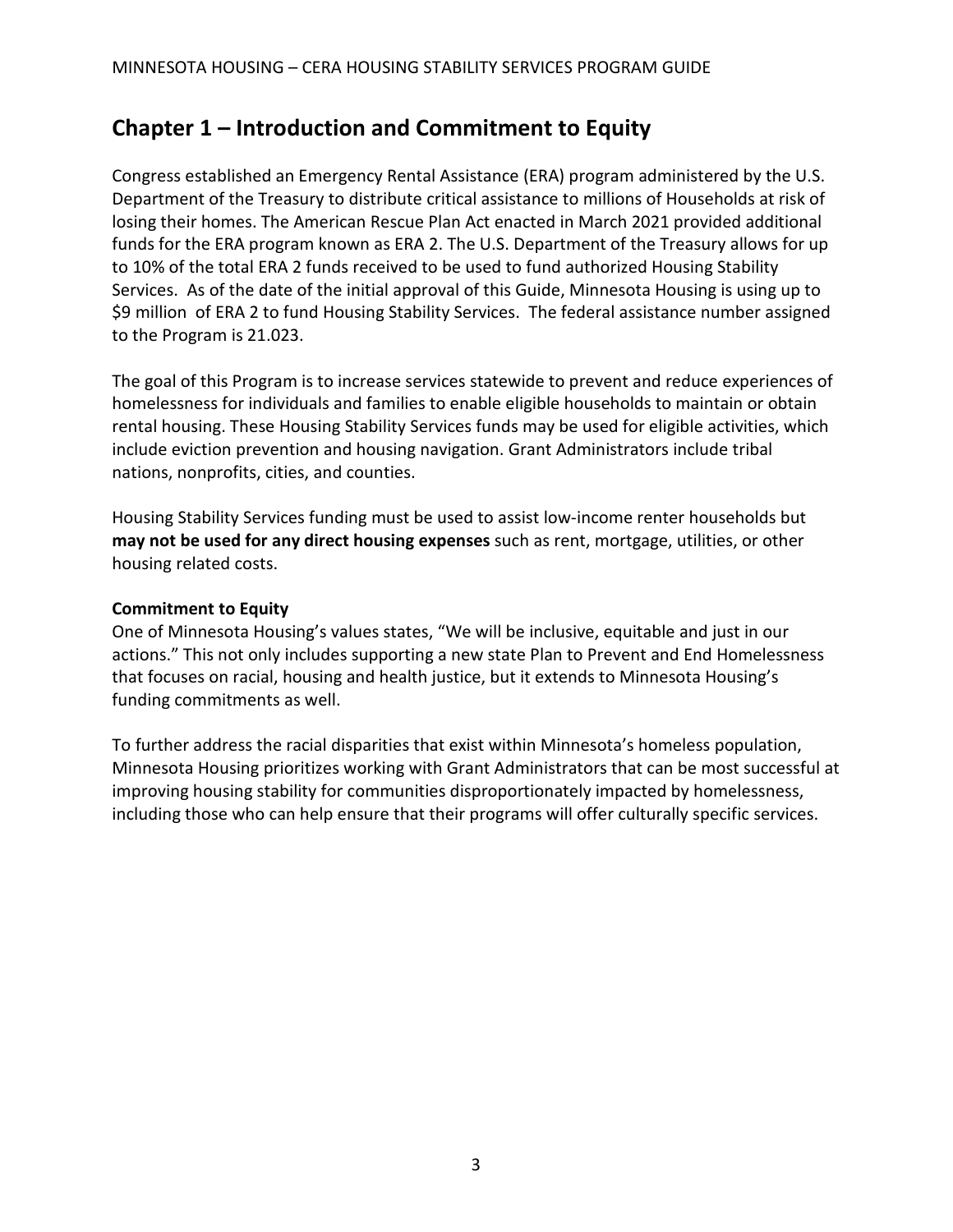# <span id="page-4-0"></span>**Chapter 2 – Eligibility Criteria**

# <span id="page-4-1"></span>**2.01 Eligible Grant Administrators**

Grant Administrators will have demonstrated experience working with populations that are most likely to benefit from these Housing Stability Services to help resolve their housing instability.

Eligible Grant Administrators include, but are not limited to:

- Nonprofit/community-based organizations including legal services organizations
- Federally recognized tribes in Minnesota
- Local units of government (cities, counties, public housing authorities (PHAs), housing and redevelopment authorities (HRAs), etc.) that operate as a central resource for housing assistance and will have staff perform this work in the field, such as in homes, businesses and/or community centers.

Collaborative applications, including those from Continuum of Care regions or tribal nations, are encouraged. Organizations whose leadership, staff, and board reflect the demographics of those served will receive additional points in the application process.

The geographic service area of the Grant Administrator must include one or more of the following, at a minimum:

- The entire state of Minnesota
- One or more Continuum of Care regions
- One or more Community Action Program (CAP) regions
- One or more metro counties
- One or more Minnesota Indian Reservations/Communities
- One or more cities with populations greater than 85,000 (Minneapolis, St Paul, Rochester, Bloomington, and Duluth)

### <span id="page-4-2"></span>**2.02 Eligible Service Recipients**

To qualify for services under this Program, Households must meet all criteria listed below for the purposes of obtaining or maintaining rental housing:

| <b>Households</b>                      | <b>Eligibility Criteria</b>                                                                                                                                                                                |
|----------------------------------------|------------------------------------------------------------------------------------------------------------------------------------------------------------------------------------------------------------|
| 1. Be a low-income renter in Minnesota | Renter Households must be at or below of 80% AMI for their<br>location (metro area or non-metro county), as set by the<br>most current U.S. Department of Housing and Urban<br>Development Income Limits). |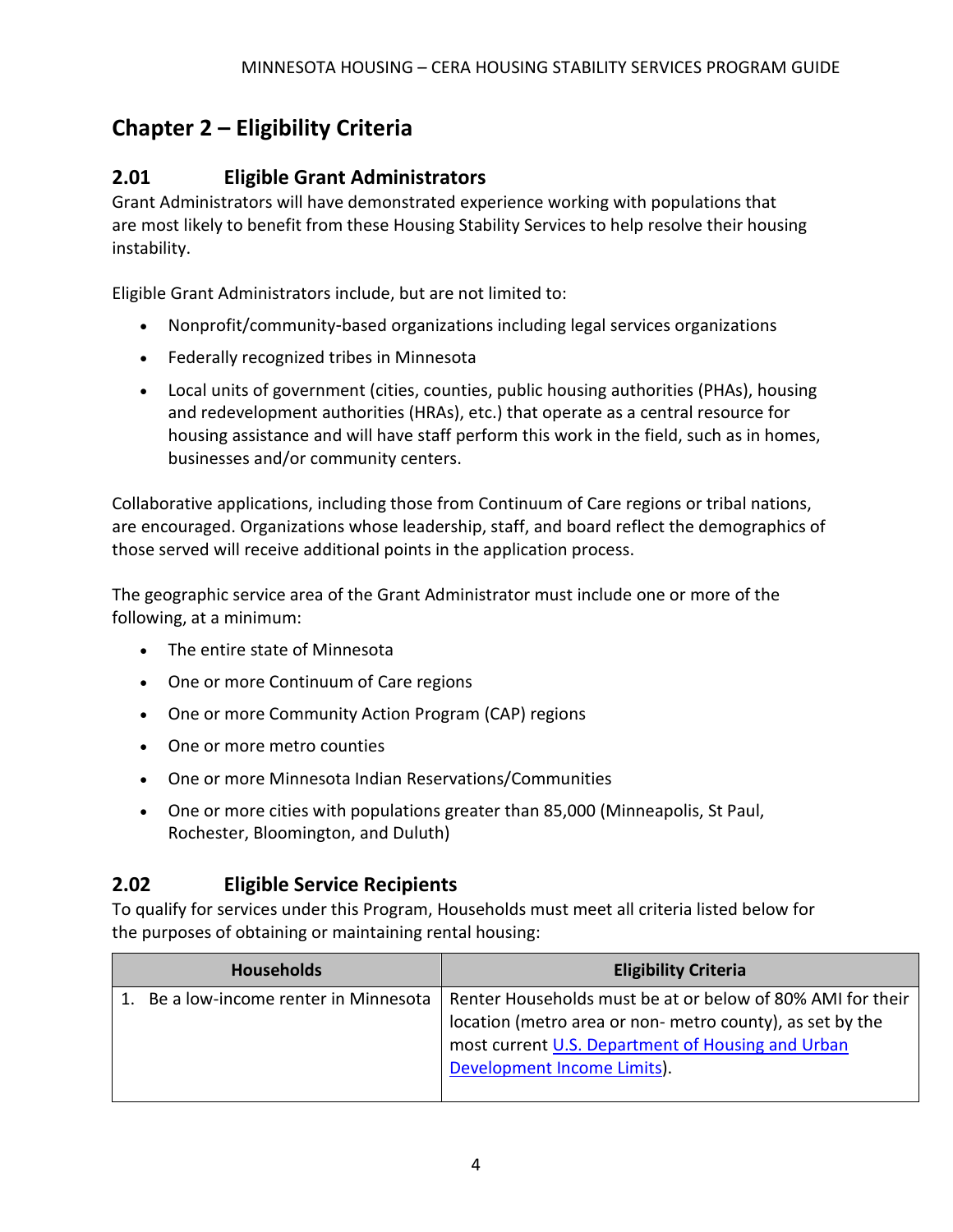| <b>Households</b> |                                                                                                        | <b>Eligibility Criteria</b>                                                                                                                                                                                                                                                                                                                                                 |
|-------------------|--------------------------------------------------------------------------------------------------------|-----------------------------------------------------------------------------------------------------------------------------------------------------------------------------------------------------------------------------------------------------------------------------------------------------------------------------------------------------------------------------|
|                   | 2. Household member(s) has (have)<br>experienced a financial hardship.                                 | Household income will be verified to establish eligibility in<br>Minnesota. Note: Verification forms will be provided by<br>Minnesota Housing.<br>A Household may demonstrate financial hardship through a<br>written attestation, which includes qualification for<br>unemployment benefits, a decrease in income, an increase<br>in expenses or other financial hardship. |
|                   | 3. Household member(s)<br>demonstrate(s) a risk of experiencing<br>housing instability or homelessness | A Household may demonstrate risk of housing instability<br>and/or homelessness through a written attestation, which<br>may include risk of eviction, lease termination, or other<br>financial impacts.                                                                                                                                                                      |

## <span id="page-5-0"></span>**2.03 Eligible Services/Expenses for Grant Administrators**

#### **Eligible Services**

- Eviction Prevention Services (refer to Chapter 3 for definitions and further details)
- Housing Navigation Services (refer to Chapter 3 for definitions and further details)

#### **Eligible Program Related Expenses**

- Salary and benefits
- Travel/Mileage
- Office/Computer/Phone for staff providing services to Households (note that costs allocated must be pro-rated to align with the staffing full time equivalent (FTE) assigned to the grant)
- Training of staff for program activities
- Marketing/Outreach (materials, advertising, etc.)
- Technology
- Personal Protective Equipment

#### **Eligible Administration Expenses (cannot exceed 15% of the total grant amount)**

- Audit/Accounting
- Human Resources
- Office/Computer/Phone for administrative staff supporting this Program
- "Other" direct costs associated with administering the Program (e.g. financial, Program management, data/reporting costs)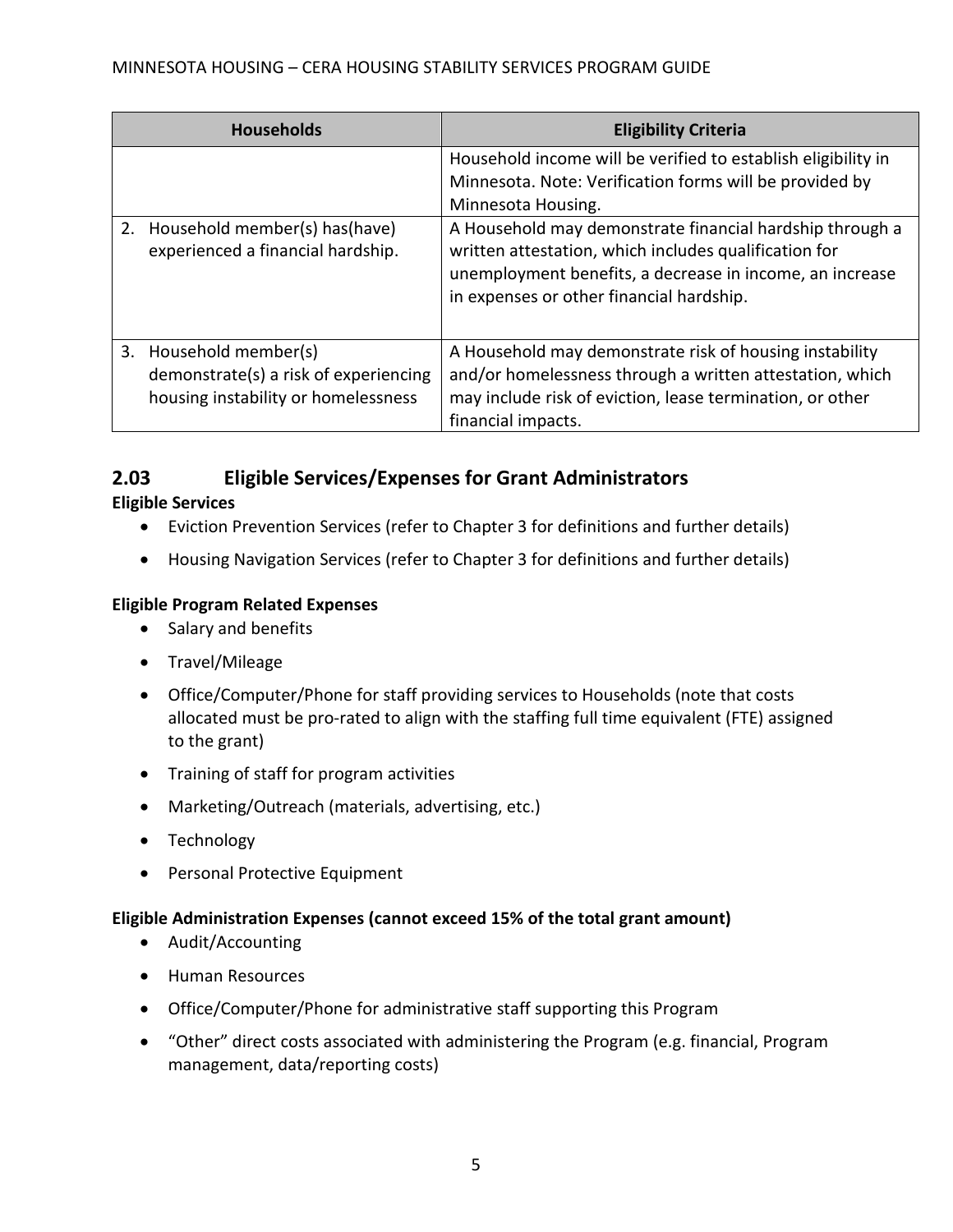**NOTE:** Approved expenses will be reimbursed on a monthly basis by invoiced billing submitted by the Grant Administrator. All invoices must provide sufficient supportive documentation (e.g. payroll reports, receipts) for eligible program related expenses and administration expenses. In addition, any cost listed under "Other" must be clearly identified. Other expenses will be approved only at Minnesota Housing's sole discretion.

#### **Ineligible Expenses**

Grant Administrators may not use funds for any direct assistance such as payment for rent, mortgage, utilities, or other housing related costs. Funds are for services only.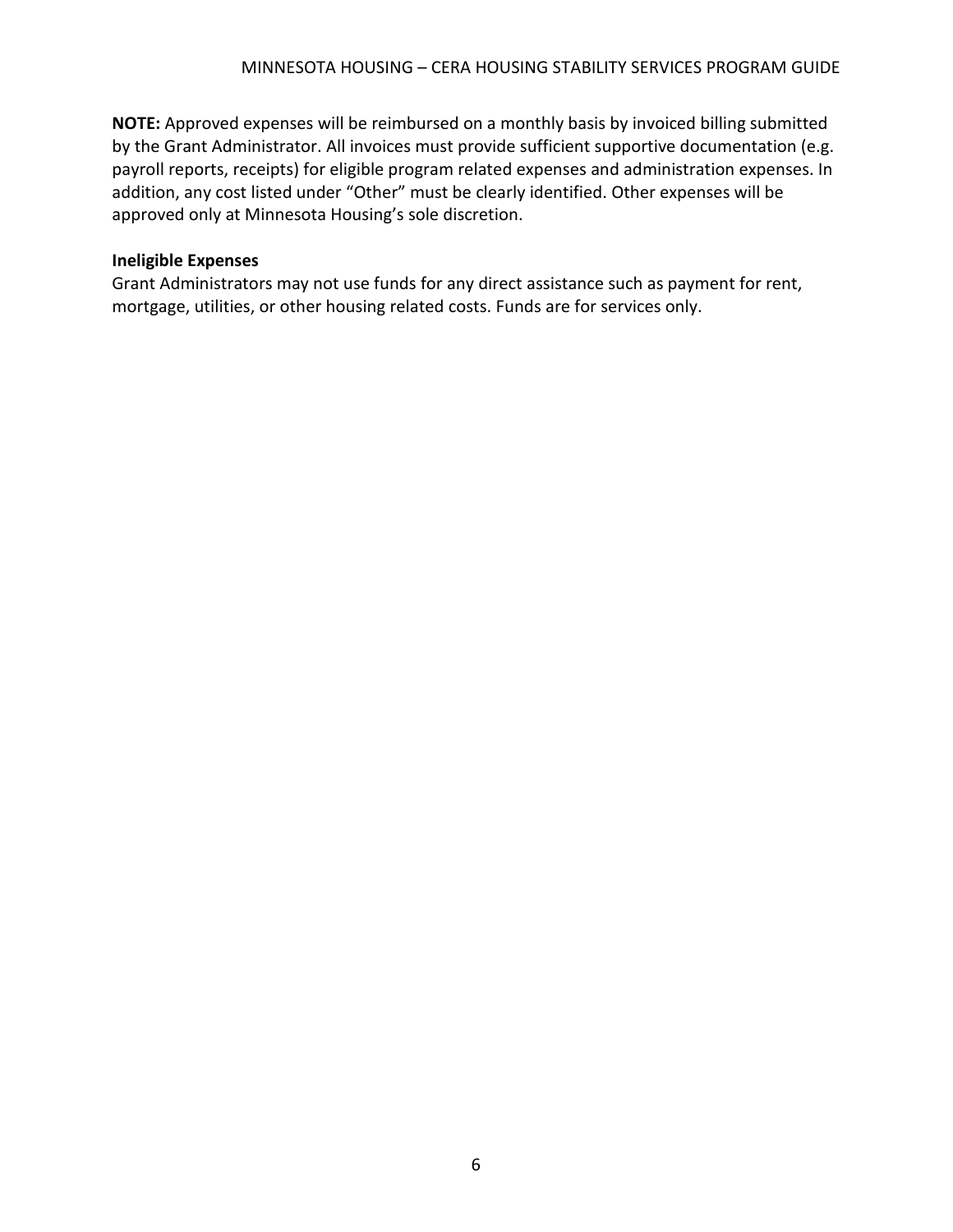# <span id="page-7-0"></span>**Chapter 3 – Housing Stability Services**

Minnesota Housing solicited input from both service providers and constituents to help determine which allowable services might be most needed by and beneficial to Minnesotans seeking Housing Stability Services. After analyzing the nearly 1,300 responses, the data showed (1) Eviction Prevention and (2) Housing Navigators, were the two most requested services.

Additionally, the data also showed that *how* these services are provided is critical to the success of the person receiving the services. Consequently, Grant Administrators were asked to describe how staff will serve constituents with empathy, respect, and dignity, and with a commitment to consistent and timely follow-up with Households.

#### **Eviction Prevention**

Eviction prevention is intended to assist Households in maintaining permanent rental housing. Service strategies are focused on addressing the immediate housing crisis and can be integrated with other mainstream resources to address more long-term needs. This Program is designed to assist Households who are at imminent risk of homelessness including those who are sharing the housing of other persons due to loss of housing, or economic hardship (doubled up).

Eviction diversion is an eviction prevention strategy that prevents homelessness for people seeking shelter by helping them identify immediate alternative housing arrangements and connecting them with services and financial assistance to help them return to permanent housing. (**NOTE:** These Program funds may not be used for direct financial assistance to or on behalf of Households.) Diversion programs can reduce the number of Households becoming homeless, the demand for shelter beds, and the size of program waiting lists.

Eviction prevention services include:

- Outreach and engagement: Connect with Households not currently accessing services
- Assessment: Work collaboratively with Households to identify strengths, resources, barriers, and needs in the context of their local environment
- Connection: Obtain for the Household necessary mainstream services, benefits, treatment, legal services, and supports
- Coordination: Bring together all the service providers in order to integrate services and help ensure consistency of service plans
- Housing counseling: Provide services to the person, including budget counseling and tenant education
- Conflict mediation: Provide proactive engagement and mediation services with landlords
- Personal and legal advocacy: Intercede on behalf of the Household to help ensure access to timely and appropriate services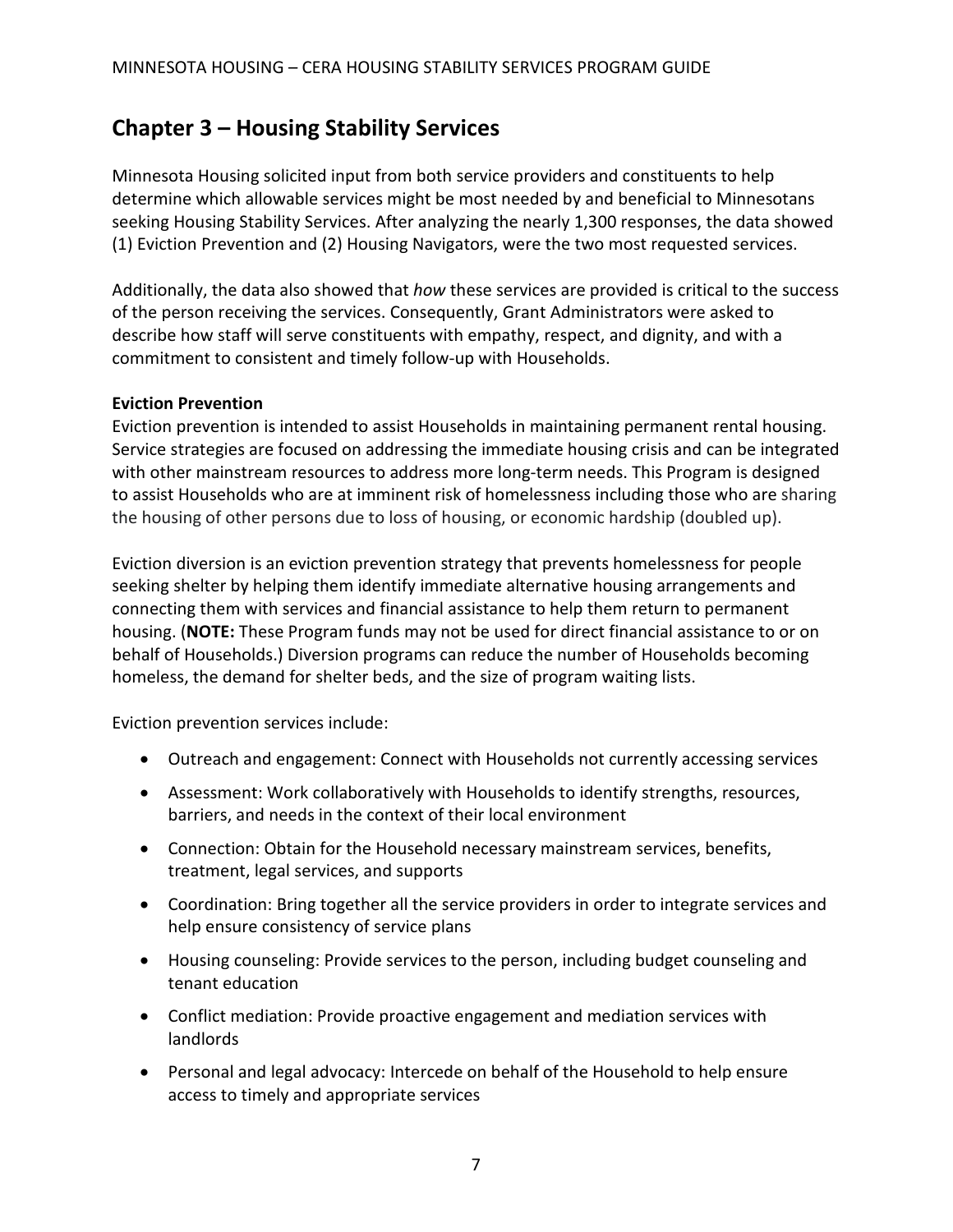• Follow-up: Maintain contact with the Household after completion of services to track stability and provide additional services, if needed

Eviction prevention references that may be helpful:

*Closing the Front Door: Creating a Successful Diversion Program for Homeless Families, National Alliance to End Homelessness*

[http://endhomelessness.org/wp-content/uploads/2011/08/creating-a-successul-diversion](http://endhomelessness.org/wp-content/uploads/2011/08/creating-a-successul-diversion-program.pdf)[program.pdf](http://endhomelessness.org/wp-content/uploads/2011/08/creating-a-successul-diversion-program.pdf)

*Homelessness Prevention Creating Programs that Work, National Alliance to End Homelessness*  [http://b.3cdn.net/naeh/e151d425e2742e3e3b\\_0rm6btoc6.pdf](http://b.3cdn.net/naeh/e151d425e2742e3e3b_0rm6btoc6.pdf)

#### **Housing Navigation**

Housing navigators help Households find rental housing opportunities, complete the application process, as well as help conduct landlord outreach and engagement.

While identified as a need from both service providers and constituents, housing navigation services was also a need identified in the [Report of the Governor's Task Force on Housing](https://mnhousingtaskforce.com/sites/mnhousingtaskforce.com/files/document/pdf/Housing%20Task%20Force%20Report_FINALa.pdf)  [\(August 2018\).](https://mnhousingtaskforce.com/sites/mnhousingtaskforce.com/files/document/pdf/Housing%20Task%20Force%20Report_FINALa.pdf) The role of the housing navigator is to minimize the number of days of homeless by assisting the Household in obtaining rental housing as quickly as possible. If considering requesting funds for housing navigation, note that while services may be short-term, they are intensive in nature and usually involve multiple contacts, including face-to-face meetings with the Household, and involve much more than the simple provision of housing listings.

Activities of housing navigation services may include:

- Landlord recruitment, including outreach to an organization's network of existing landlords
- Utilizing housing search engines to locate opportunities
- Consistent communication with landlords to maintain a positive relationship and mitigate any issues that may arise
- Assisting survivors of domestic abuse or human trafficking with housing-related services
- Assisting Households in completing housing applications
- Assisting Households in obtaining application fees, if needed (these Program funds may not be used for this or any other housing related expense)
- Transporting Households to housing appointments
- Assisting Households in communicating to a potential landlord any housing barriers
- Providing tenant education on landlord and tenant rights and responsibilities
- Expediting the move-in timeline when feasible, between the date of acceptance and lease signing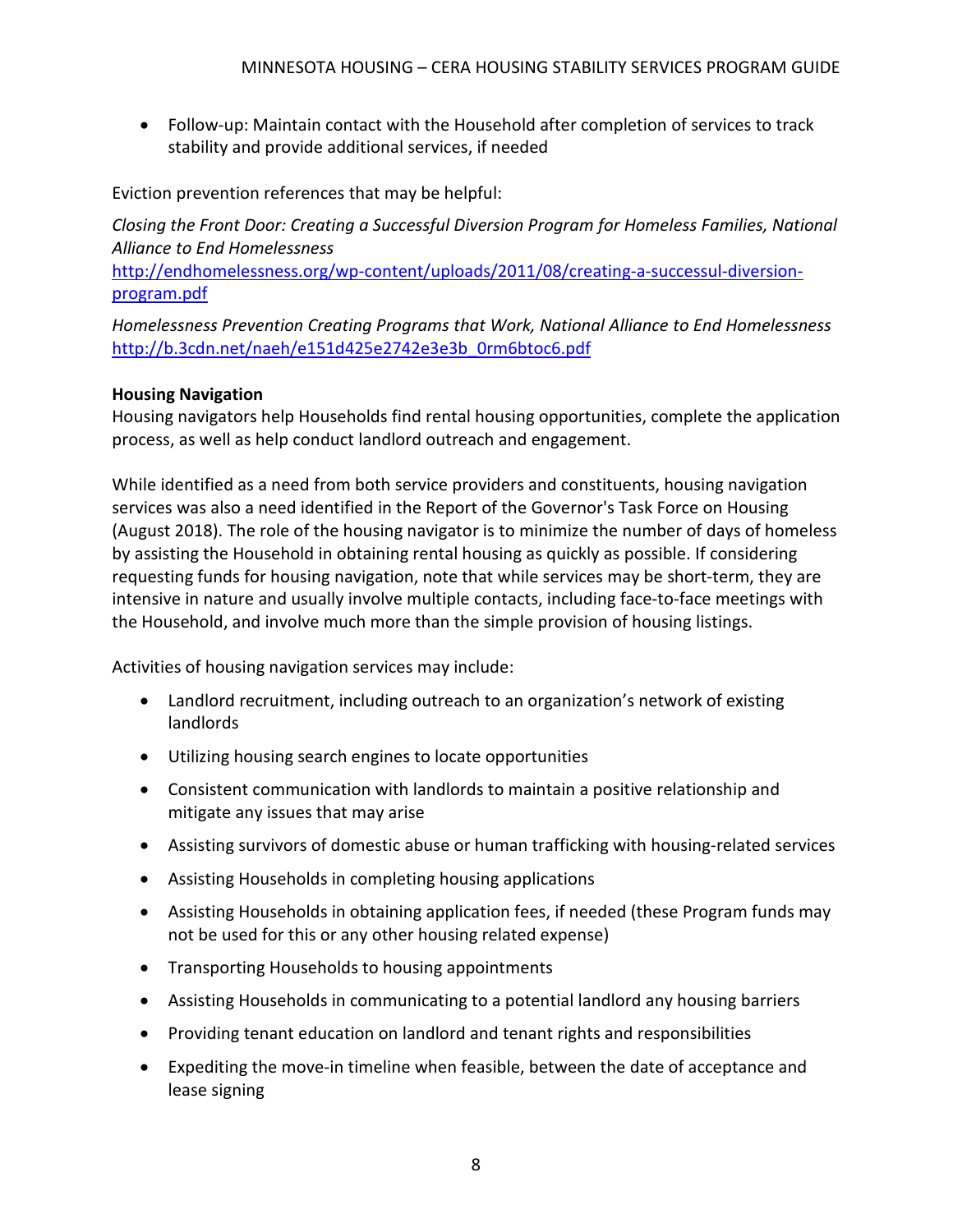• Following up with Households to track stability and provide additional services after exiting the Program as requested by the household.

#### **Identifying Households to Serve**

Grant Administrators may conduct outreach to market their Housing Stability Services to potential Households. While such outreach may target certain populations, a Grant Administrator cannot limit and must serve any Household that meets the three Program requirements and that requests services. Grant Administrators may also receive referrals from community sources such as the Coordinated Entry.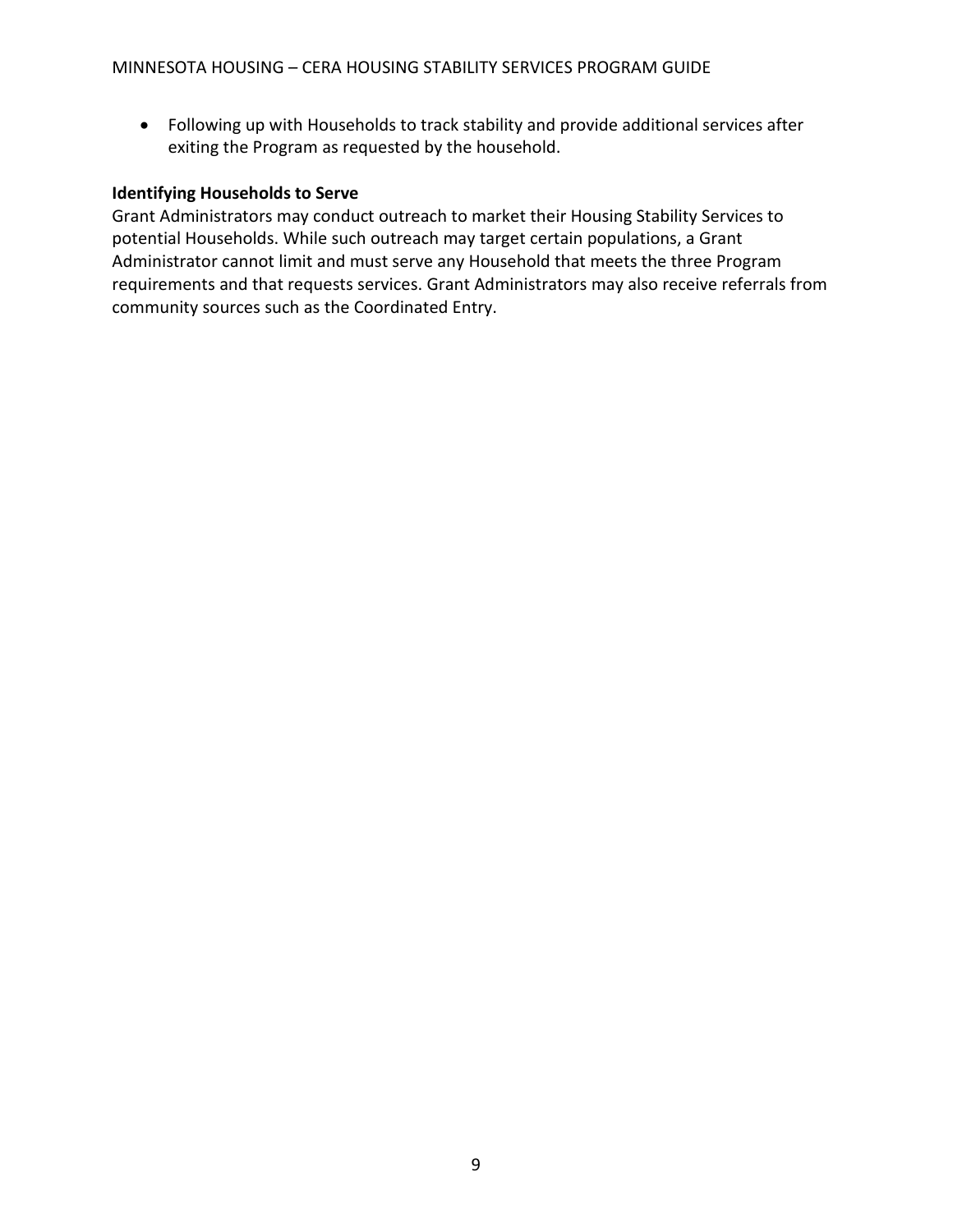# <span id="page-10-0"></span>**Chapter 4 – Grant Administrator Requirements**

### <span id="page-10-1"></span>**4.01 Contract Requirements**

Grant Administrators are required to:

- Execute one or more Grant Contract Agreements with Minnesota Housing outlining the scope of services to be provided. The Grant Administrator may also be responsible for completing proposal and budget revisions or other exhibits (such as a work plan) that will become attachments to the Grant Contract Agreement(s).
- Maintain financial records for a minimum of six years after the Grant Contract Agreement(s) ends that document the use of all Program funds awarded. Minnesota Housing, at its sole discretion, may request to review the accounting and documentation of such records at a site visit or at other times.
- Maintain household records for at least six years after the Grant Contract Agreement(s) has ended. File documentation for household records must include an application/intake form, a signed Tennessen warning that lists Minnesota Housing, a signed release of information (ROI) form indicating all entities that may be contacted, proof of income eligibility, and evidence of services provided. Minnesota Housing, at its sole discretion, may request to review the accounting and documentation of such records at site visits or at other times.
- Complete and submit all monthly invoices and required reports on time using a template provided, and in a manner determined by, Minnesota Housing. Required reporting elements are subject to guidance by the U.S. Treasury Department, which may evolve over the course of the grant term.
- Have a written conflict of interest policy and take necessary steps to prevent individual and organizational conflicts of interest. All suspected, disclosed, or discovered conflicts of interest must be reported to Minnesota Housing in a timely manner.
- Comply with applicable contracting and bidding requirements noted in the Grant Contract Agreement(s).
- Comply with all affirmative action and non-discrimination requirements noted in the Grant Contract Agreement(s).
- Comply with Minn. Stat. §201.162 by providing voter registration services for employees and for the public serviced by the Grant Administrator.
- Comply with all applicable state statutes, rules and policies.
- Comply with all federal requirements and guidance that applies to the federal Emergency Rental Assistance program, including specific requirements that will be included in the Grant Contract Agreement(s).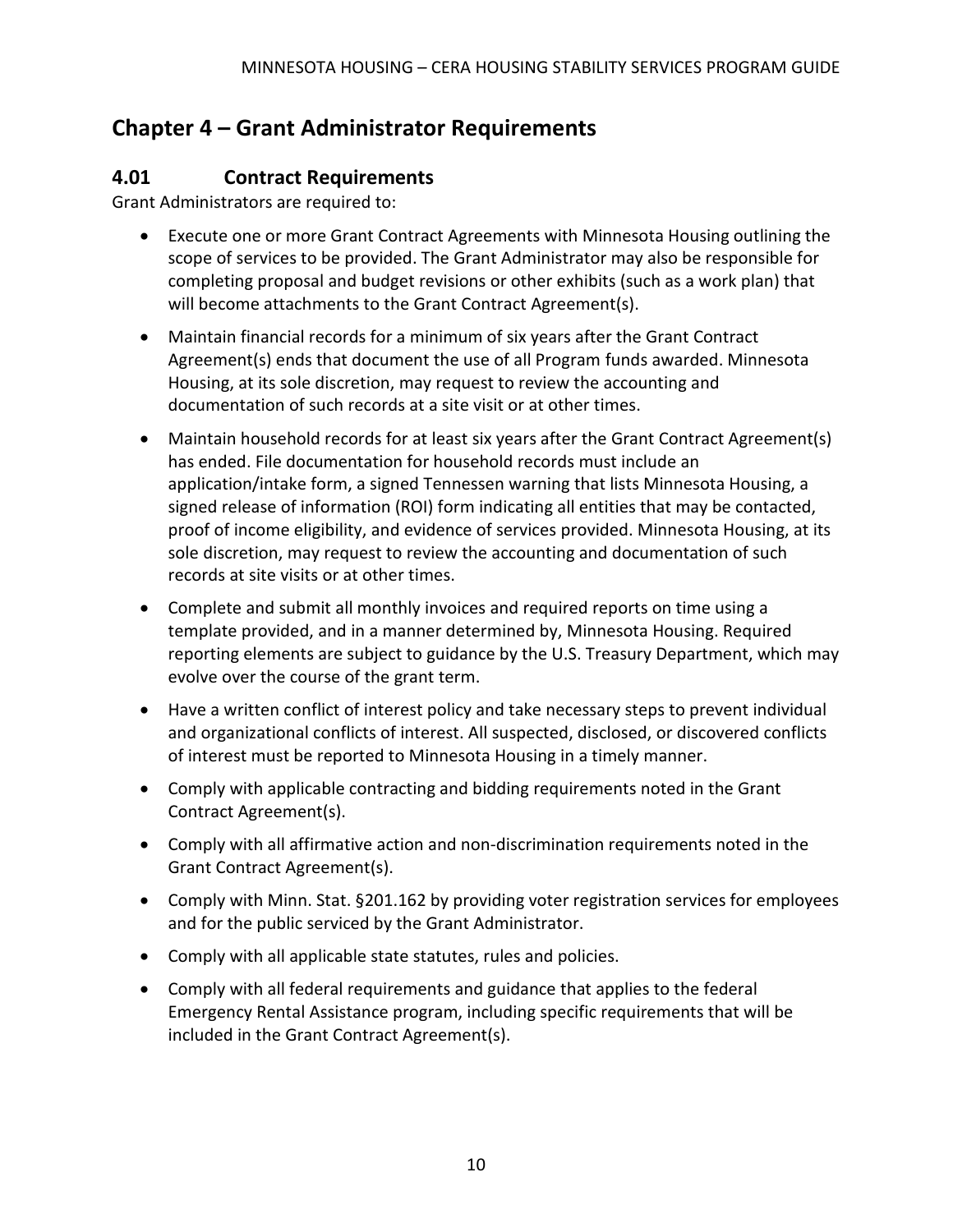## <span id="page-11-0"></span>**4.02 Subgrantees**

If utilizing subgrantees, Grant Administrators are expected to enter into formal agreements with subgrantees and impose, at a minimum, the same expectations that Minnesota Housing requires of Grant Administrators and must follow all applicable federal requirements under Uniform Guidance at 2 C.F.R. §200 and through Treasury guidance. In addition, Grant Administrators must ensure that communication received from Minnesota Housing is relayed to subgrantees. Grant Administrators remain responsible for compliance with all requirements and for performance of any subgrantees. Entering into agreement with subgrantees after contracts are executed must be approved by Minnesota Housing in advance of procurement.

# **4.03 Monitoring and Evaluation**

#### **Monitoring of Grant Administrators and Subgrantees**

Minnesota Housing will monitor Grant Administrators for adherence to contract and Program requirements through household files, expenditures, and program expectations.

Grant Administrators are expected to monitor subgrantees by these same standards during the grant term.

Minnesota Housing will conduct at least one monitoring visit of Grant Administrators during the Program grant term, which will include:

- Household file monitoring
- Financial reconciliation

Following the monitoring visit, Minnesota Housing staff will notify the Grant Administrator if follow up is required. An example of this could include obtaining additional documentation to verify household eligibility. Upon timely completion of follow-up items, Minnesota Housing staff will issue a monitoring review summary letter including areas of concern, recommendations and requirements.

#### **Household Files**

At a minimum, Household files should contain the following:

- An application/intake for the Household seeking assistance
- A signed Tennessen warning that lists Minnesota Housing
- A separate Release of Information (ROI) for each individual or entity (for example, do not include a utility company and a landlord on the same ROI). An ROI should include:
	- o The name and organization from which information is being requested
	- o Specific information that can be provided and/or requested
	- o An expiration date of one year or less
	- o A client signature and date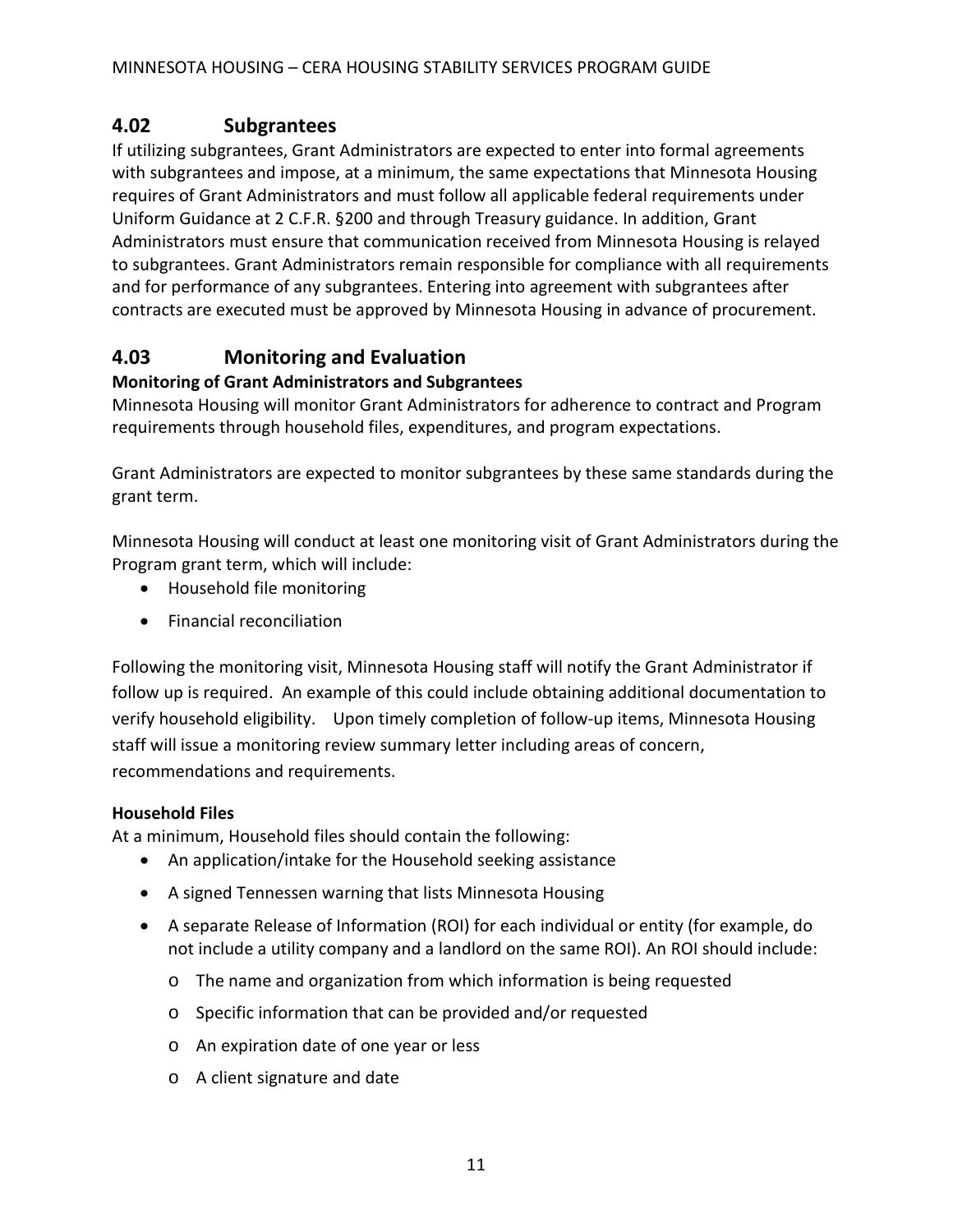- o It is recommended that a staff also sign the ROI
- o A separate Release of Information for each adult in the household should be obtained
- Documentation of services provided
- Documentation of eligibility criteria including:
	- o The Household is at or below 80% AMI for their location (metro or non-metro county) as set by the most current U.S. Department of Housing and Urban [Development Income Limits.](https://www.huduser.gov/portal/datasets/il.html)
	- o The Household is experiencing a financial hardship, which may be demonstrated through a written attestation including qualification for unemployment benefits or other financial hardship.
	- $\circ$  A Household is at risk of housing instability and/or homelessness through a written attestation, which may include risk of eviction, lease termination, or other financial impacts.

### <span id="page-12-0"></span>**4.04 Appeals Policy**

If a Household is denied housing stability services or housing stability services are terminated, the Household may appeal the decision by contacting the Grant Administrator and requesting an appeal of the decision, either in writing or orally, within 15 days of the date of the denial.

After receiving a request for an appeal, the Grant Administrator will assign a staff person to review the materials submitted by the applicant to determine if the applicant is eligible for services. The reviewer must be a different staff member from the one who originally made the eligibility determination. If, on review, the Household is deemed eligible, they will be assisted based on the time and date of the original application submission. If the applicant is again deemed ineligible, a written letter of the appeal decision must be sent to the Household explaining the decision and the reasons for upholding the denial.

The appeal must be completed within five business days of receiving the request for appeal. If an applicant is successful in their appeal, their ability to receive assistance will depend on whether any Housing Stability Services funds are available on the date of the appeal decision.

If the Grant Administrator receives an appeal after the grant term has expired, as outlined in their Grant Contract Agreement, the Grant Administrator shall immediately notify Minnesota Housing of the appeal and forward all relevant information regarding the appeal. Minnesota Housing, in its sole discretion, may transfer the appeal to another Grant Administrator for processing.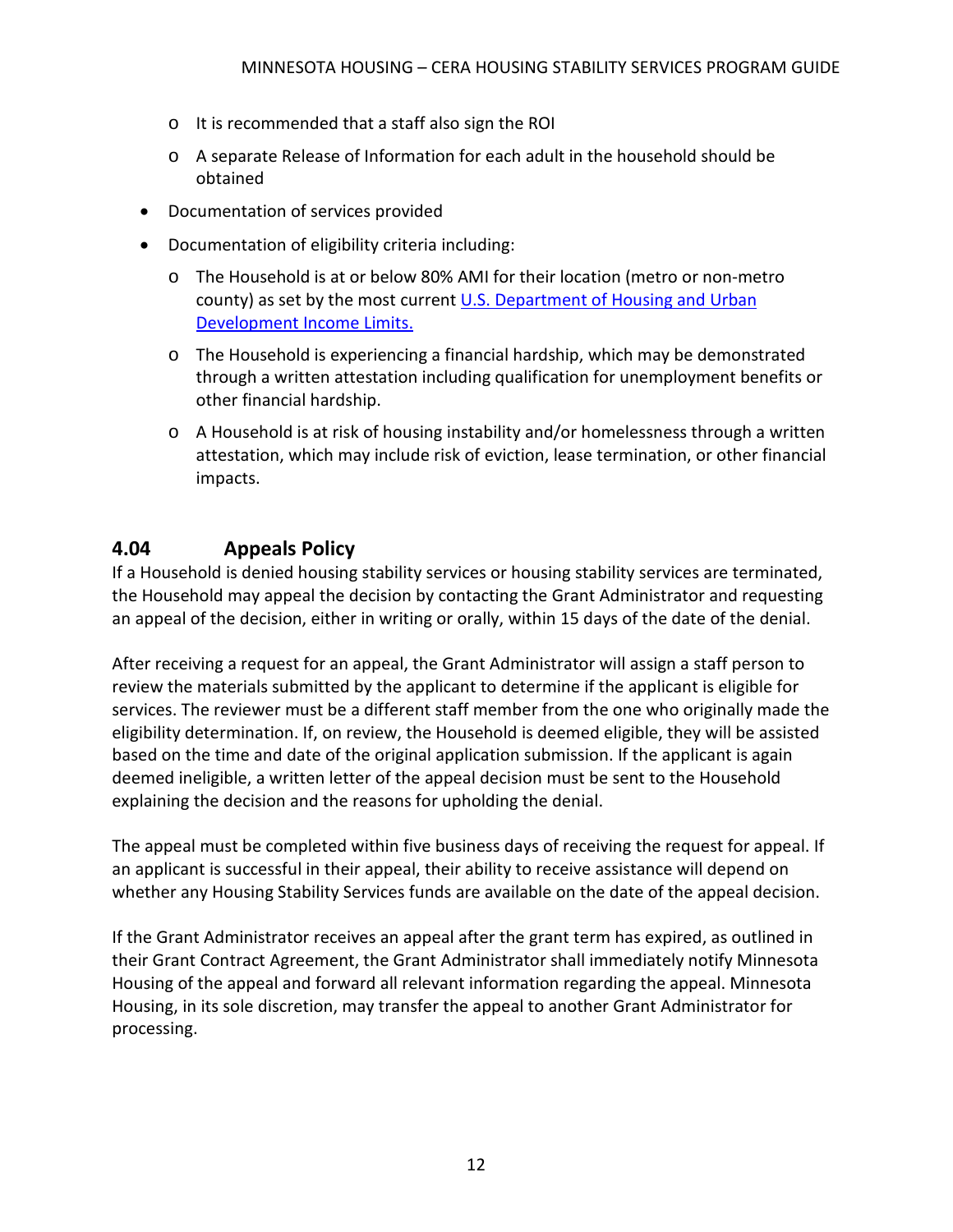# <span id="page-13-0"></span>**Chapter 5 – Data and Reporting**

# <span id="page-13-1"></span>**5.01 Data Privacy and Security**

To help protect the privacy of the individuals and Households in the Program, Minnesota Housing requires that the Program be implemented in accordance with Treasury Directive: 85- 0, which states "All IT (information technology) systems operated on behalf of the Department of the Treasury shall be adequately protected to ensure confidentiality, integrity, and availability in order to minimize the risk of unauthorized access, use, disclosure, disruption, modification, or destruction". The Treasury IT Security Program (TD P 85-01) has defined controls for providing such protection.

Minnesota Housing and its Grant Administrators use appropriate measures to help ensure the privacy of individuals and Households is protected through secure data storage of personally identifiable information in locations limited to required staff. In addition, additional confidentiality protections for data collected pertaining to any individuals who are survivors of intimate partner violence, sexual assault, or stalking will be further limited and redacted as needed.

### <span id="page-13-2"></span>**5.02 Recordkeeping**

Minnesota Housing will collect information from the Grant Administrator to satisfy agency and Treasury requirements. This may include:

- Name and address of Head of Household
- Number of individuals in the household
- Household income
- Gender, race, and ethnicity for Head of Household

Grant Administrator will maintain sufficient documentation of administrative expenses to demonstrate those expenses are within 15% of the total award, which is the maximum allowable under federal Program guidelines.

Grant Administrators and subgrantees are responsible for maintaining financial records that document the use of all Program funds, including supportive services and administrative costs. After grant term completion, Grant Administrators and subgrantees are expected to maintain all records for a minimum of six years after the Grant Contract Agreement has ended. In addition to program financial records, household records must also be maintained for a minimum of six years after the Grant Contract Agreement has ended.

In addition, Minnesota Housing reserves the right to review financial and Household records during this period, and records must be made available upon request.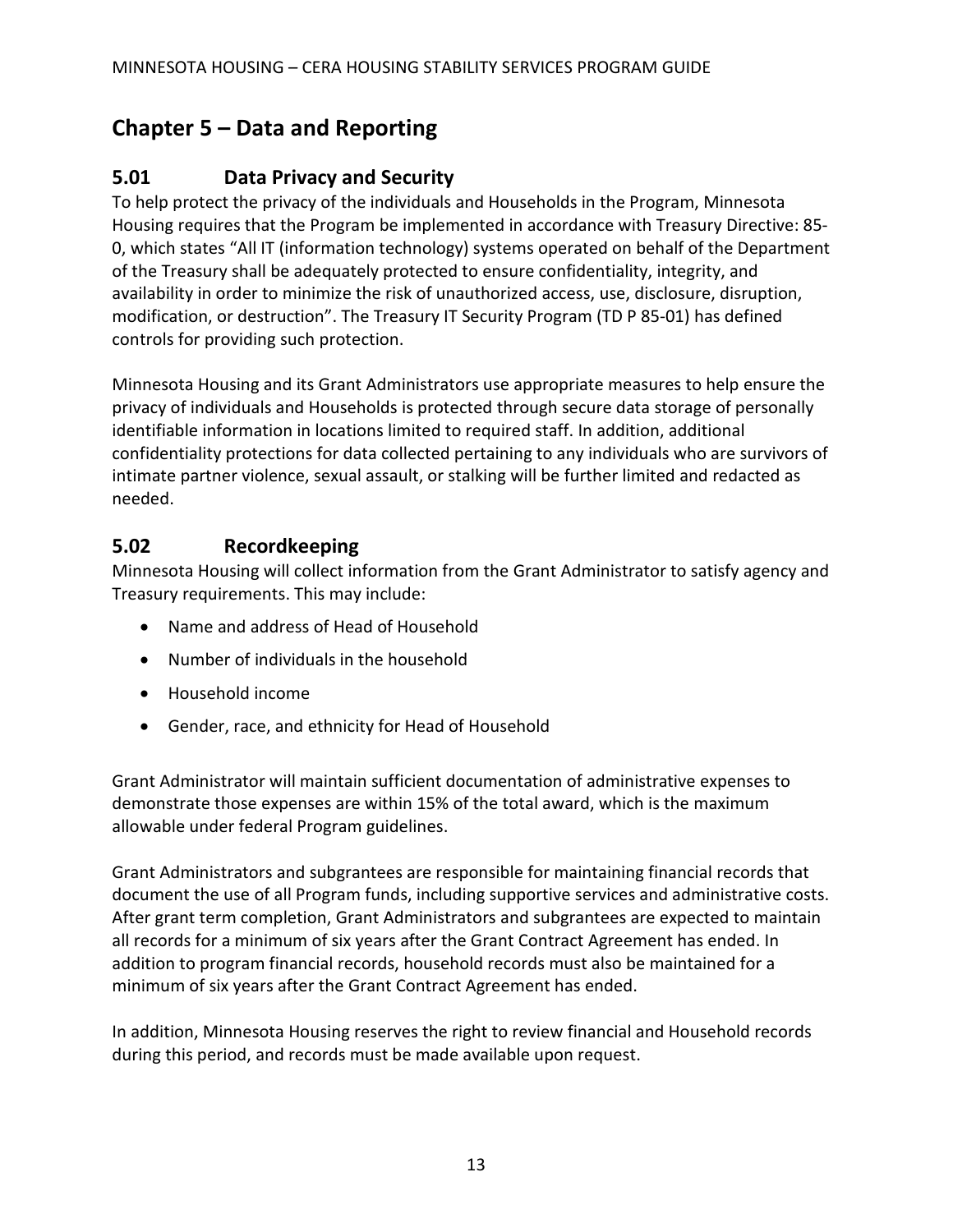## <span id="page-14-0"></span>**5.03 Reporting**

The following information outlines the reporting requirements that Minnesota Housing will submit to the federal government as required, as well as standardized public reporting. Minnesota Housing will collect the information listed in section 5.03 for Households that receive services and the expenditures for each service and report to Treasury on a range of data both monthly and quarterly.

Grant Administrators will be provided with a Monthly Expenditure and Outputs Report template that must be submitted ten days after the completion of each reporting period and include subgrantee expenditures and outputs, if using a subgrantee model. Reports will include:

- Expenses by funding category:
	- o Housing Stability Services by type, i.e. Eviction Prevention and/or Housing **Navigation**
	- o Program Related Expenses
	- o Program Administration Expenses
- Outputs
	- o Number of Households served with each type of housing stability service
	- o Household Information. Information collected may include:
		- o Name and address of each Head of Household
		- o Number of individuals in the Household
		- o Household income
		- o Gender, race, and ethnicity for Head of Household

To help ensure accurate and timely reporting, Grant Administrators should reconcile their expenditures and Households served monthly. Reports for the prior month will be due to Minnesota Housing by the 10<sup>th</sup> of the following month. Grant Administrators also agree to provide such additional reporting as may be deemed necessary by Minnesota Housing. Additional reporting will be at Minnesota Housing's sole discretion.

### <span id="page-14-1"></span>**5.04 Compliance with Federal Requirements**

Grant Administrators are responsible for complying with all federal requirements imposed on Program funds through the American Rescue Plan Act. The Grant Administrators must provide any reporting required related to the use of the federal funds and to allow access to its records and financial statements to cooperate with any state or federal audit or review process related to use of the federal funds. Payments to Grant Administrators under this Program are provided as a passthrough in a subrecipient relationship and count toward the threshold of the Single Audit Act and 2 C.F.R. part 200, subpart F audit requirements and Grant Administrators must comply with applicable requirements.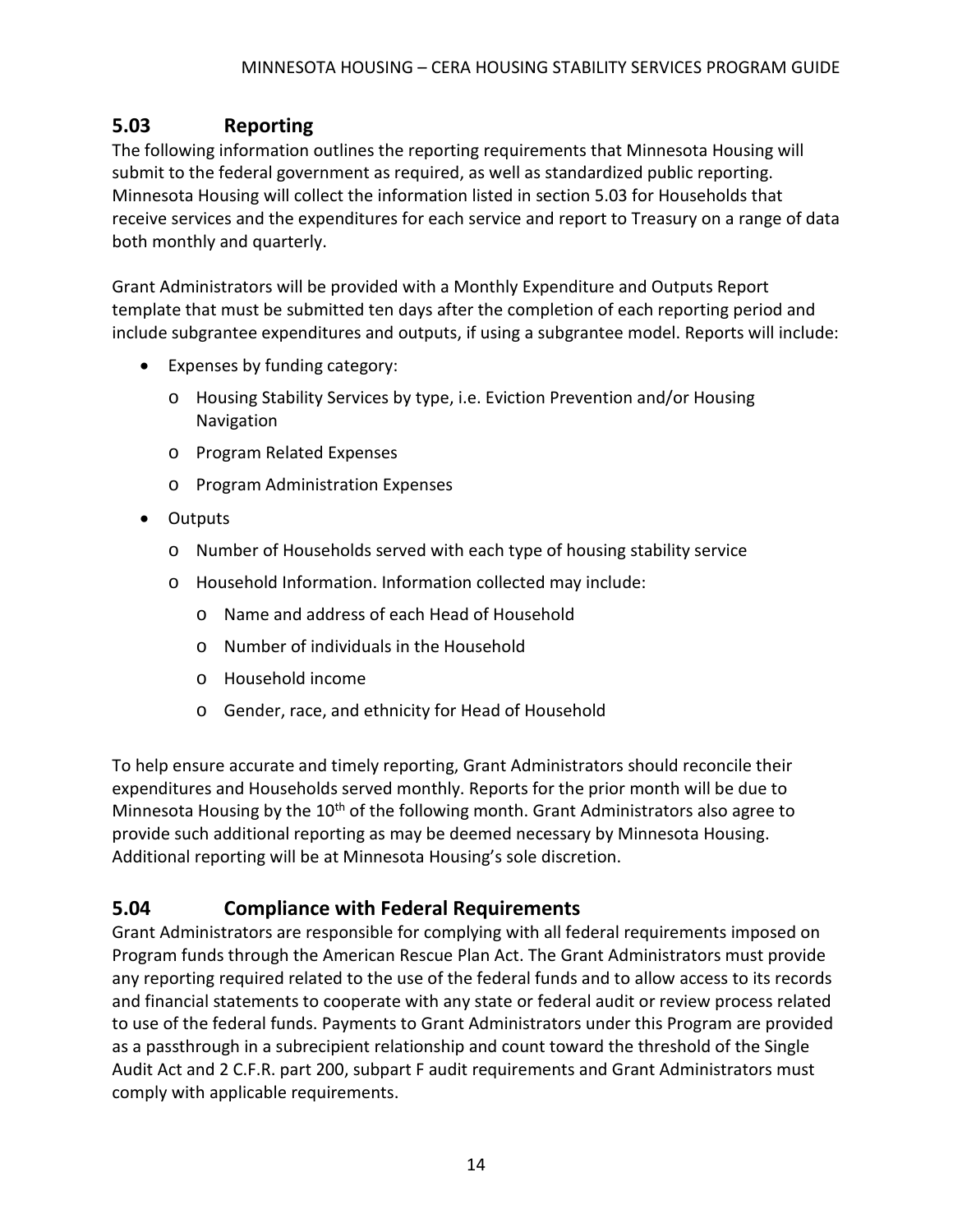Grant Administrators must provide meaningful access to the Program for applicants with Limited English Proficiency. This will likely look different for each Grant Administrator and could include utilizing bilingual staff or a telephonic language line. For more information on what options are available, visit [www.LEP.gov](https://gcc01.safelinks.protection.outlook.com/?url=http%3A%2F%2Fwww.lep.gov%2F&data=02%7C01%7CJames.Lehnhoff%40state.mn.us%7Cf3adcfc36b6441ea73a608d85e88fe12%7Ceb14b04624c445198f26b89c2159828c%7C0%7C0%7C637363289750212884&sdata=4gMk76W0mu2NnFRV6ORzwSRgT6VgNOXmaJtxwQOwYSk%3D&reserved=0) or contact Minnesota Housing at [mhfa.hss@state.mn.us.](mailto:mhfa.hss@state.mn.us)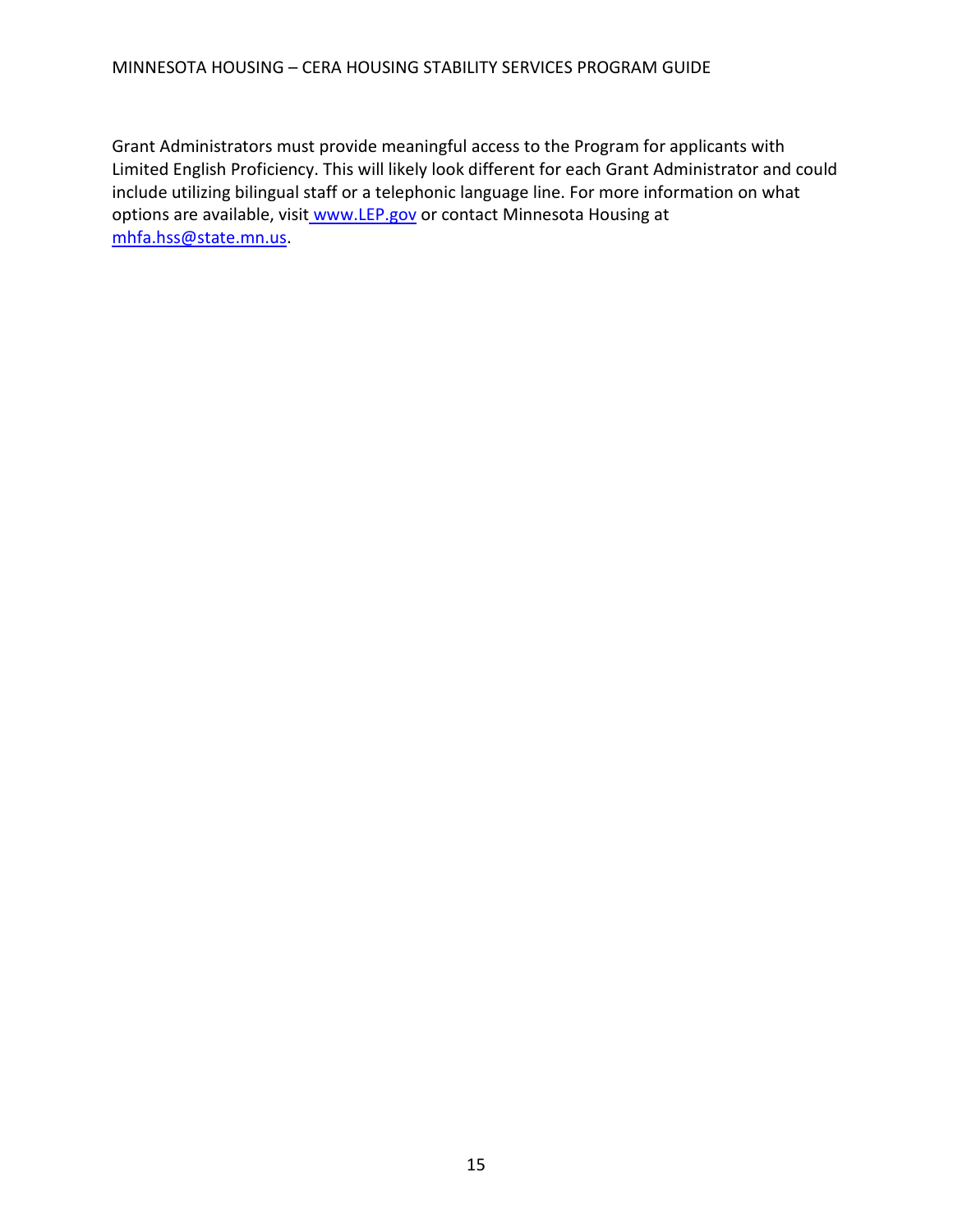# <span id="page-16-0"></span>**Chapter 6 – Application Schedule**

| Date                       | <b>Activity</b>                              |
|----------------------------|----------------------------------------------|
| Tuesday, January 18, 2022  | Request for Proposals (RFP) released         |
| Friday, January 21, 2022   | RFP webinar at 2:00 p.m.                     |
| Tuesday, February 22, 2022 | RFP applications due by 12:00 p.m. (noon) CT |
| Thursday, April 7, 2022    | Award letters issued                         |
| Tuesday, April 12, 2022    | Due diligence webinar                        |
| Friday, May 6, 2022        | Due diligence materials due                  |
| Wednesday, June 1, 2022    | <b>Contracts begin</b>                       |

The anticipated timeline is below:

**NOTE:** The timeline is for illustration purposes only and is subject to change at Minnesota Housing's sole discretion. If there is a revision to the timeline, Minnesota Housing will send an eNews. Updates will also be posted on **Minnesota Housing's website**.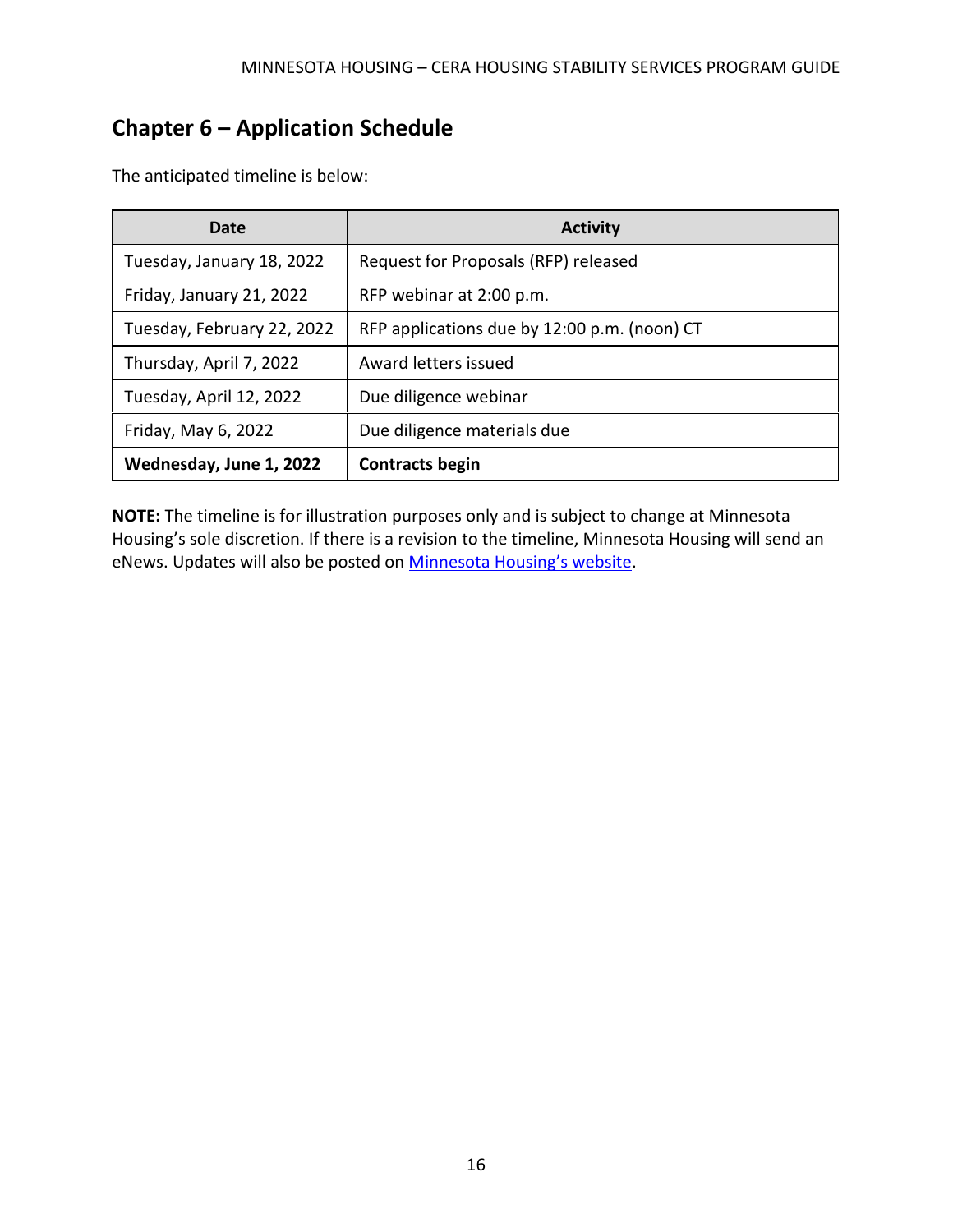# <span id="page-17-0"></span>**Chapter 7 – Fair Housing Policy**

It is the policy of Minnesota Housing to affirmatively further fair housing in all its programs so that individuals of similar income levels have equal access to Minnesota Housing programs, regardless of race, color, creed, religion, national origin, sex, marital status, status with regard to public assistance, disability, familial status, gender identity or sexual orientation.

Minnesota Housing's fair housing policy incorporates the requirements of the Fair Housing Act, Title VIII of the Civil Rights Act of 1968, as amended by the Fair Housing Amendment Act of 1988, as well as the Minnesota Human Rights Act. Housing providers are expected to comply with the applicable statutes, regulations, and related policy guidance. Housing providers should ensure that admissions, occupancy, marketing and operating procedures comply with nondiscrimination requirements.

In part, the Fair Housing Act and the Minnesota Human Rights Act make it unlawful, because of protected class status, to:

- Discriminate in the selection/acceptance of applicants in the rental of housing units;
- Discriminate in terms, conditions or privileges of the rental of a dwelling unit or services or facilities;
- Engage in any conduct relating to the provision of housing that otherwise make unavailable or denies the rental of a dwelling unit;
- Make, print or publish (or cause to make, print or publish) notices, statements or advertisements that indicate preferences or limitations based on protected class status;
- Represent a dwelling is not available when it is in fact available;
- Deny access to, or membership or participation in, associations or other services organizations or facilities relating to the business of renting a dwelling or discriminate in the terms or conditions of membership or participation; or
- Engage in harassment or quid pro quo negotiations related to the rental of a dwelling unit.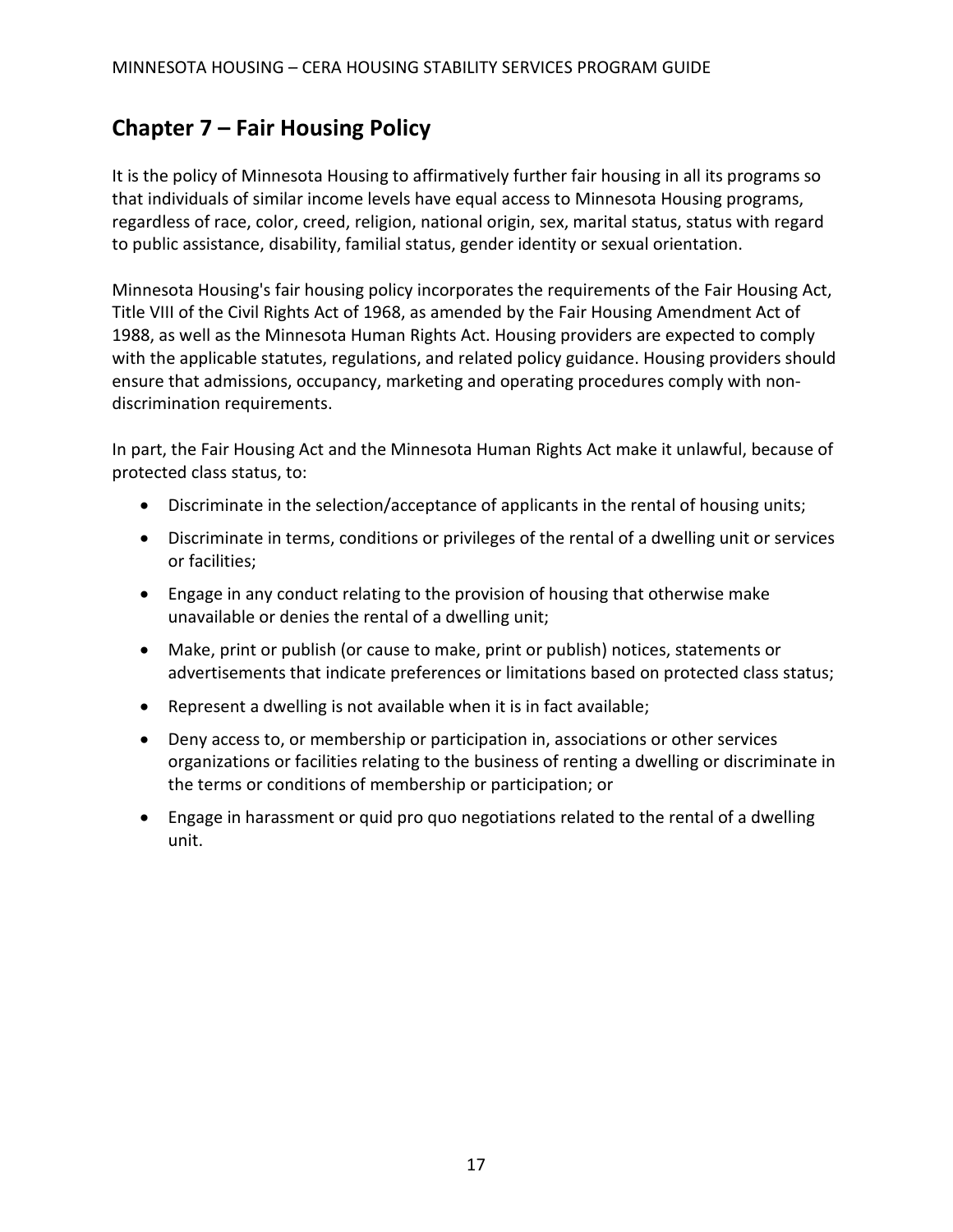# <span id="page-18-0"></span>**Chapter 8 – Fraud, Misuse of Funds, Conflict of Interest, Suspension, and Disclosure and Reporting**

### <span id="page-18-1"></span>**8.01 Fraud**

Fraud is any intentionally deceptive action or omission made for personal gain or to damage another.

Any person or entity (including its employees and affiliates) that enters into an agreement with Minnesota Housing and witnesses, discovers evidence of, receives a report from another source, or has other reasonable basis to suspect that fraud or embezzlement has occurred must immediately make a report through one of the ways described in Section 8.05.

# <span id="page-18-2"></span>**8.02 Misuse of Funds**

An entity or Household that receives funds through the Program must use those funds for the intended use and have not obtained those funds through any misrepresentation or fraud. A misuse of funds shall be deemed to have occurred if the funds are not used for approved eligible expenses, adequate documentation cannot be provided regarding approved use of eligible expenses, the entity or Household made any misrepresentations in the application or any documentation or engaged in fraud, the entity or Households was not eligible or a duplicate payment was made, or any comparable misuse is deemed to have occurred as determined by Minnesota Housing.

For purposes of any contractor or other entity that enters into a contract or grant agreement with Minnesota Housing related to the Program, the entity agrees to use the funds to engage in certain activities or procure certain goods or services while Minnesota Housing agrees to provide funds to pay for those activities, goods or services subject to the terms of the contract or grant agreement. Regardless of the Minnesota Housing program or funding source, the entity must use Minnesota Housing funds as agreed, and the entity must maintain appropriate documentation to prove that funds were used for the intended purpose(s). A misuse of funds shall be deemed to have occurred when: (1) Minnesota Housing funds are not used as agreed by an entity; or (2) a Grant Administrator cannot provide adequate documentation to establish that Minnesota Housing funds were used in accordance with the terms and conditions of the contract or grant agreement.

Anyone that discovers evidence, receives a report from another source, or has other reasonable basis to suspect that a misuse of funds has occurred should immediately make a report through one of the ways described in Section 8.05.

## <span id="page-18-3"></span>**8.03 Conflict of Interest**

This section applies only to Grant Administrators or other entities that have entered into agreements with Minnesota Housing related to the Program. Such entities are subject to both federal and state conflict of interest standards.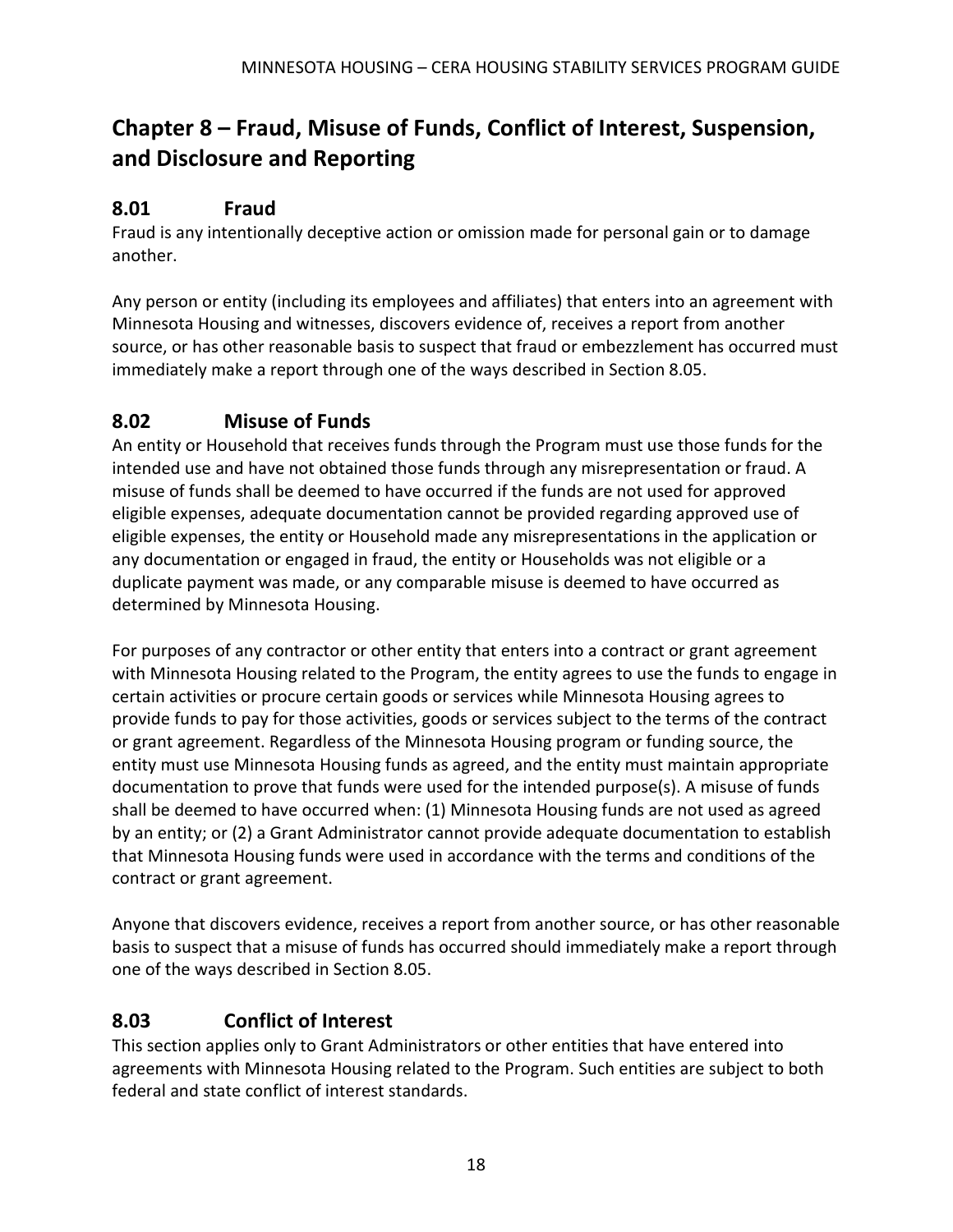Federal Conflicts of Interest Standard: Entities subject to this section must disclose in writing to Minnesota Housing any actual or apparent conflict of interest affecting the awarded funds in accordance with 2 C.F.R. §200.112. Such information may also be reported to the U.S. Department of Treasury by Minnesota Housing.

Under the federal standard, no contractor, Field Partner, or other entities that have entered into agreements with Minnesota Housing related to the Program, or their employees, may participate in the selection, award, or administration of a contract supported by a federal award if they have a real or apparent conflict of interest. Such a conflict of interest would arise when the entity, the employee, or any member of their immediate family, their partner, or an organization which employs or is about to employ any of the parties indicated herein, has a financial interest in, or a tangible personal benefit from, a firm considered for a contract. Immediate family includes the employee's spouse, partner, children, parents, siblings, and inlaws.

State of Minnesota Conflict of Interest Standard: A conflict of interest, actual, potential, or perceived, occurs when a person has an actual or apparent duty or loyalty to more than one organization and the competing duties or loyalties may result in actions which are adverse to one or both parties. A potential or perceived conflict of interest exists even if no unethical, improper or illegal act results from it.

An individual conflict of interest is any situation in which one's judgment, actions or non-action could be interpreted to be influenced by something that would benefit them directly or through indirect gain to a friend, relative, acquaintance or business or organization with which they are involved.

Organizational conflicts of interest occur when:

- A contracting party is unable or potentially unable to render impartial assistance or advice to Minnesota Housing due to competing duties or loyalties
- A contracting party's objectivity in carrying out the award is or might be otherwise impaired due to competing duties or loyalties
- A contracting party has an unfair competitive advantage through being furnished unauthorized proprietary information or source selection information that is not available to all competitors

Once made aware of a conflict of interest, Minnesota Housing will make a determination before disbursing any further funds or processing an award. Determinations could include:

- Revising the contracting party's responsibilities to mitigate the conflict
- Allowing the contracting party to create firewalls that mitigate the conflict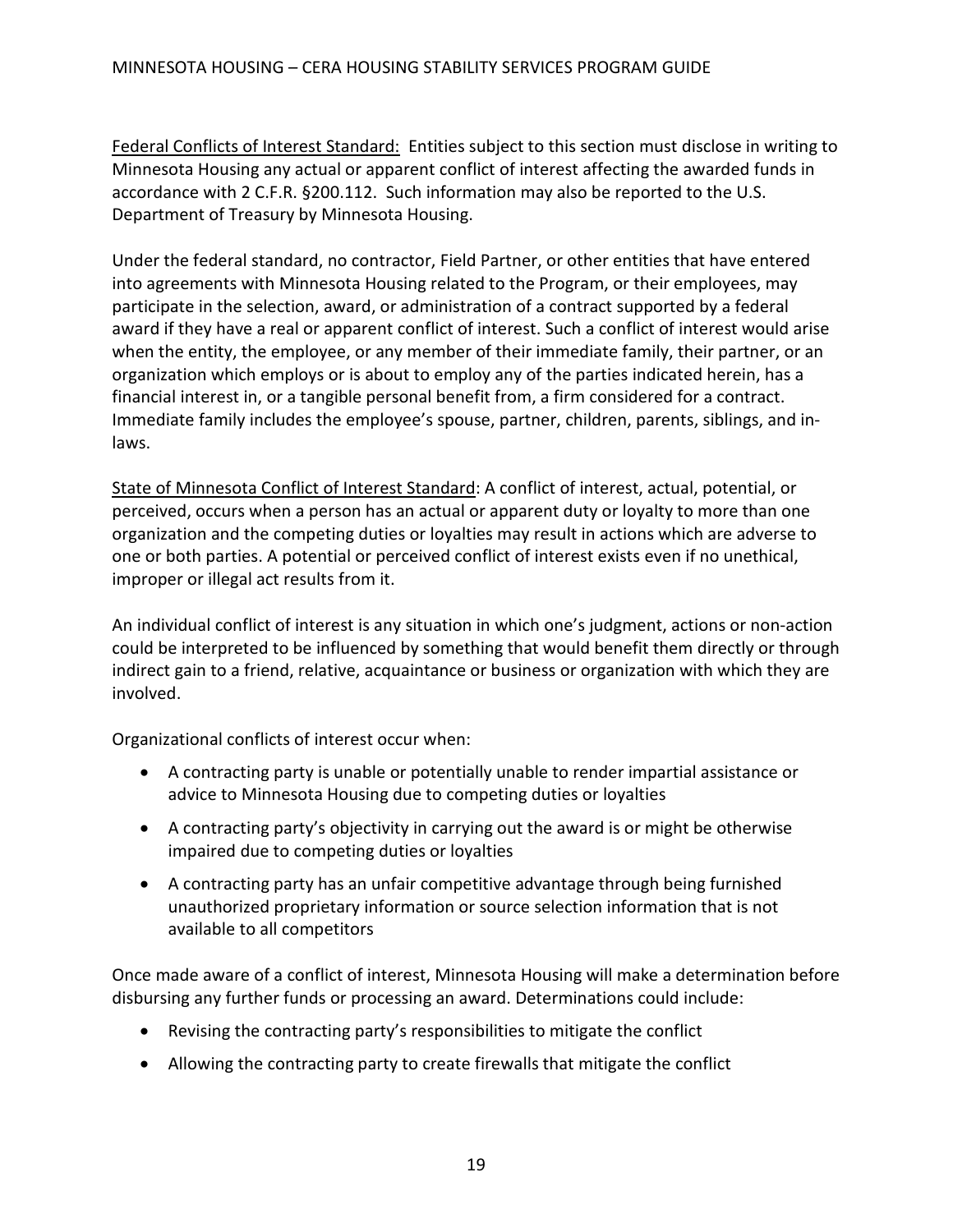- Asking the contracting party to submit an organizational conflict of interest mitigation plan
- Terminating the contracting party's participation

Any person or entity (including its employees and affiliates) that enters into an agreement with Minnesota Housing must avoid and immediately disclose to Minnesota Housing any and all actual, perceived or potential conflicts of interest through one of the ways described in Section 8.05.

## <span id="page-20-0"></span>**8.04 Suspension**

This section applies only to Grant Administrators or other entities that have entered into agreements with Minnesota Housing related to the Program. By entering into any agreement with Minnesota Housing, a contracting party represents that the contracting party (including its employees or affiliates that will have direct control over the subject of the agreement) has not been suspended from doing business with Minnesota Housing. Refer to Minnesota Housing's website for a list of [suspended individuals and organizations.](https://www.mnhousing.gov/sites/np/suspensions)

# <span id="page-20-1"></span>**8.05 Disclosure and Reporting**

Minnesota Housing promotes a "speak-up, see something, say something" culture whereby internal staff, external business partners (e.g., Grant Administrators, borrowers) and the general public are encouraged to report instances of fraud, misuse of funds, conflicts of interest, or other concerns without fear of retaliation. You may report wrongdoing or other concerns by contacting:

- Minnesota Housing's chief risk officer
- Any member of Minnesota Housing's [Servant Leadership Team](https://www.mnhousing.gov/sites/np/leadership)
- [EthicsPoint,](https://secure.ethicspoint.com/domain/media/en/gui/30639/index.html) the Minnesota Housing hotline reporting service vendor